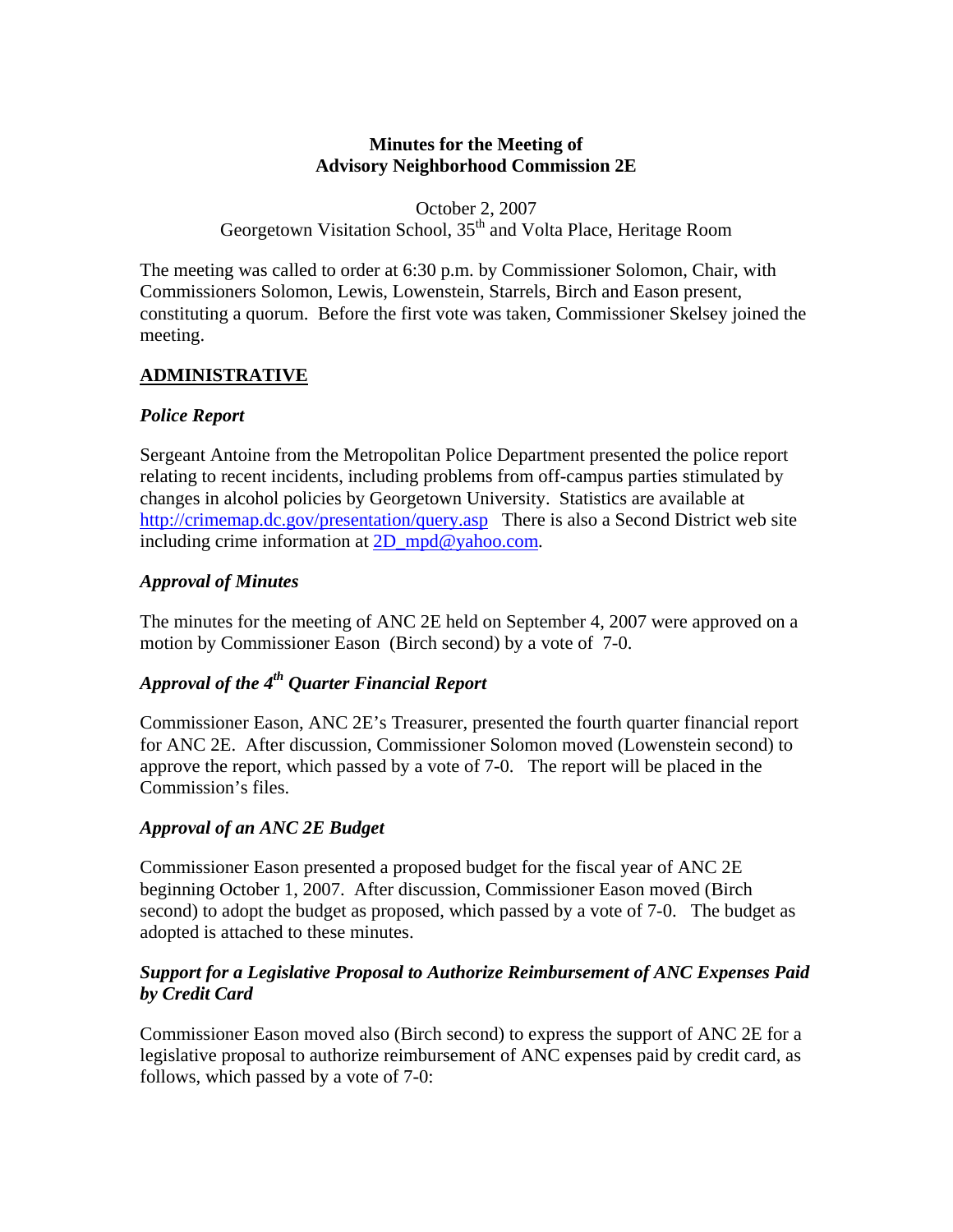RESOLVED, by Advisory Neighborhood Commission 2E, that the Commission endorses the provisions of the Advisory Neighborhood Commissions Clarification Amendment Act of 2007 clarifying the authority of Advisory Neighborhood Commissions to reimburse expenditures made by credit card, and urges the Council of the District of Columbia to enact said legislation.

#### *Community Commendation to Robert Liotta*

Commissioner Eason proposed the following community commendation in recognition of Robert Liotta, with Commissioner Eason moving its adoption (Birch second). The motion passed by a vote of 7-0:

In July of this year, one of our neighbors, Elizabeth Callan, ran out of her Georgetown home and into the street with her clothing on fire. A passer-by, a total stranger to her, stopped his vehicle and ran to her aid, attempting to smother the flames and summoning emergency assistance. While, tragically, Ms. Callan ultimately succumbed to the injuries she received that day, the selfless and heroic actions of an ordinary citizen in coming to her assistance are an inspiration to us all. For this most admirable conduct, Advisory Neighborhood Commission 2E hereby presents this Community Commendation to ROBERT LIOTTA, with our most heartfelt thanks and that of the community.

#### *Community Commendation to Bonnie Hardy*

Commissioner Solomon proposed the following community commendation in recognition of ANC Executive Director and Burleith resident Bonnie Hardy, with Commissioner Solomon moving its adoption (Starrels second). The motion passed by a vote of 7-0:

In recognition of her dedicated and effective service to the community, Advisory Neighborhood Commission 2E gratefully commends Bonnie Cook Hardy. With energy, enthusiasm and skill, she has been a dynamic force as a community leader, a past president of the Burleith Citizens Association, and for the past eight years, Executive Director of the Commission. Often referred to as the eighth commissioner, Bonnie has worked tirelessly in advancing and focusing the Commission's work. She has spent many hours on the phone with residents and with bureaucrats helping build a better relationship between the people and their government. Bonnie's dedication, knowledge of the community, and can-do approach have been of exceptional value to us all. With Bonnie, it wasn't a matter of working for the community because it was her job; rather, she took the job as an expression of her dedication to her community. We hereby acknowledge and express our deep appreciation and gratitude to BONIE COOK HARDY for her sustained, outstanding civic service and positive impact on our community.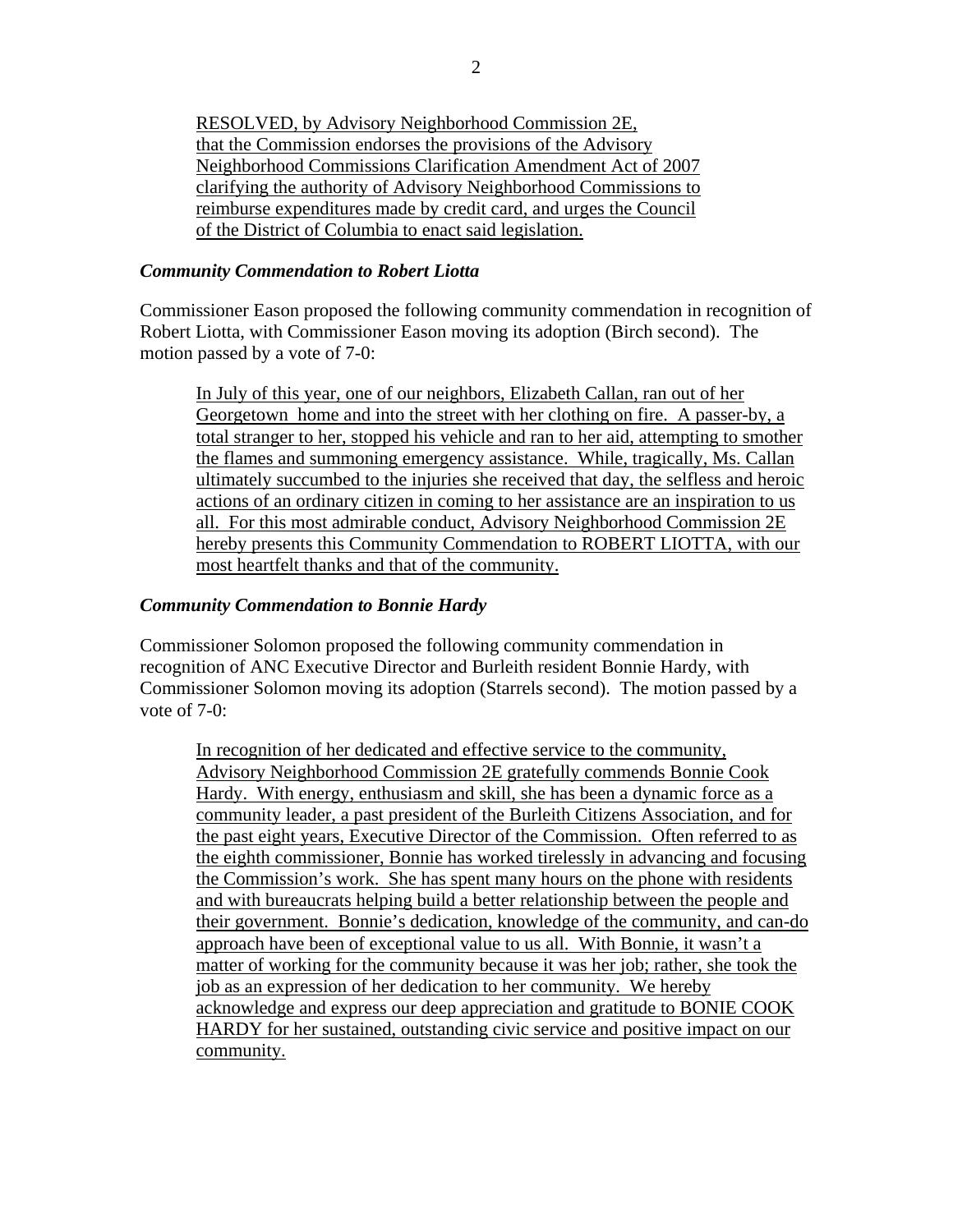Commendations were then also presented to Bonnie Hardy by Denise Cunningham on behalf of the Citizens Association of Georgetown and by Lenore Rubino and Pat Scolaro on behalf of the Burleith Citizens Association

## **COMMUNITY COMMENT**

## *Hyde Elementary School Open House*

Dana Nerenberg, principal of the Hyde Elementary School, announced that the school will hold an open house Friday, November 9, celebrating the school's  $100<sup>th</sup>$  anniversary, along with other events celebrating this anniversary. There will be a gala in support of the school on November 17 at Tudor Place.

## *Update on Department of Health and Department of Public Works matters in commercial Georgetown*

Commissioner Starrels, along with Gerald Brown from the Department of Health and Jerry Stanback from the Department of Public Works, updated the community on new, intensive steps being taken to control rats and assure proper storage and disposal of trash in Georgetown, with particular initial attention to certain commercial areas.

### *Update on site-selection status for an interim Georgetown Library*

Representatives from the District of Columbia Public Libraries reported on progress toward selecting a site for an interim Georgetown Public Library to be used while reconstruction takes place on the permanent library building. A decision has not yet been made on an interim site. The library representatives suggested a possible site in Glover Park, but serious questions and doubts were raised by community members and commissioners whether that site would be appropriate. The library representatives agreed to consult more actively with the community as the search for an appropriate site continues.

#### *Taste of Georgetown*

Julie Weber of the Georgetown BID reported that the Taste of Georgetown would be held on Saturday, October 13, on Wisconsin Avenue south of M Street

#### **NEW BUSINESS**

#### *ABC Matters*

#### **Update on Mortons of Chicago protest**

Commissioner Starrels and Andrew Klein, representing Mortons of Chicago, reported on discussions to date. A protest hearing is scheduled for November, and mediation is scheduled to take place in October.

## **Proposed Voluntary Agreement with Rugby Café**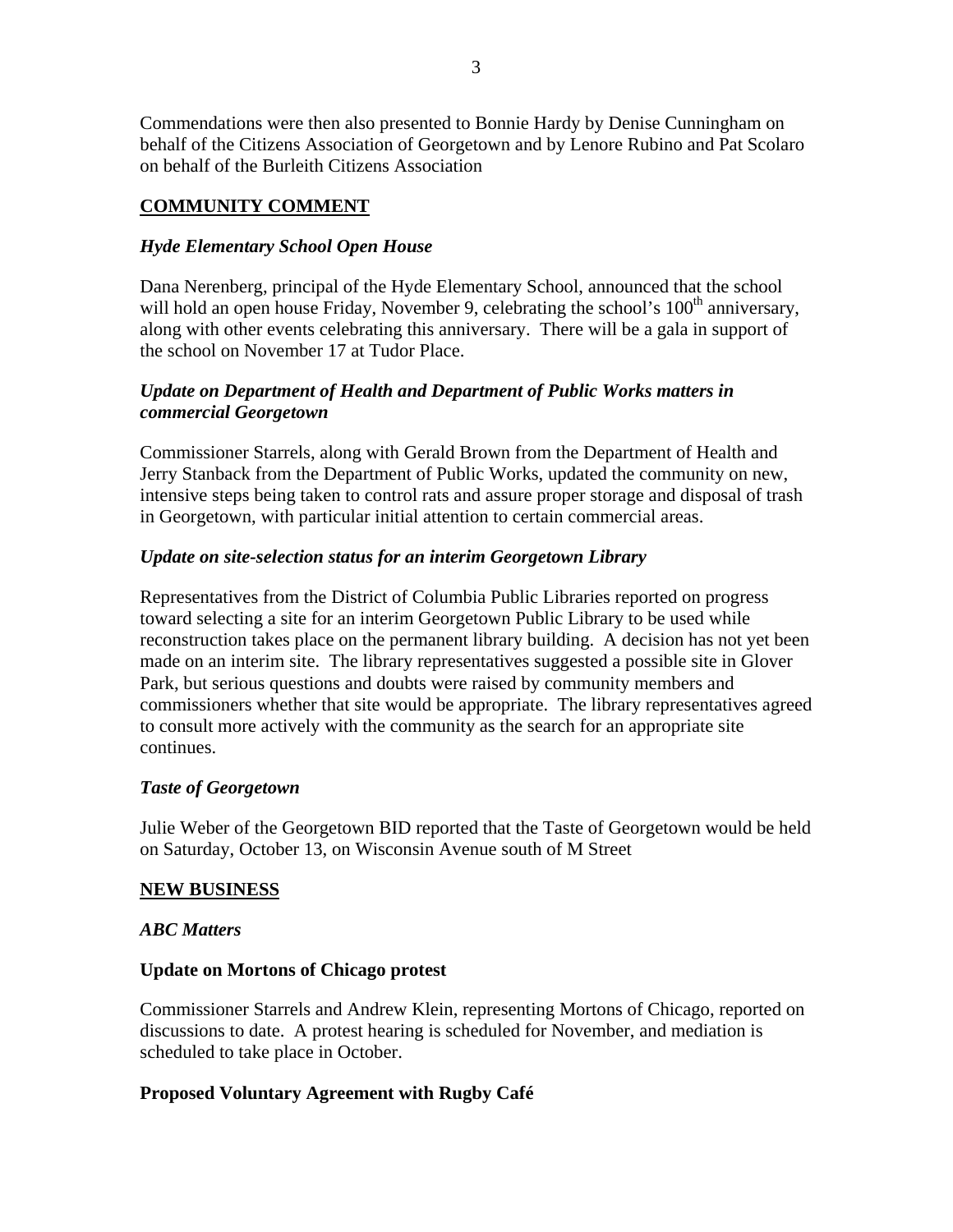**Commissio**ner Starrels reported on a proposed voluntary agreement with Rugby Cafe, which would include seating for 8 people on outdoor sidewalk space. After discussion by Commissioners and community members, Commissioner Starrels moved (Eason second) to adopt the following resolution, which passed by a vote of 7-0:

ANC 2E approves the Voluntary Agreement as proposed and authorizes Commissioner Starrels to execute the agreement.

## **Epicurean & Co., Georgetown University Campus**

Representatives of Epicurean & Co. described a proposal for a new restaurant and bar on the Georgetown University campus to be located in Darnell Hall, which has requested a license for the sale of alcohol from 11 a.m. to 2 a.m. seven days a week. The applicant indicated a willingness to discuss and seek to resolve issues in the context of a voluntary agreement. After discussion by Commissioners and community members, Commissioner Starrels moved (Solomon second) to adopt the following resolution, which passed by a vote of  $7-0$ :

ANC 2E protests the application for Epicurean and Company at 3800 Reservoir Road on the basis of peace, order and quiet with the hope that a voluntary agreement can be agreed to.

## **Le Pain Quotidien, 2815 M Street**

A representative of Le Pain Quotidien described a request for a transfer of a license and addition of a summer garden with seating of 40 with alcohol service from 8 a.m. to 8:30 p.m. After discussion by Commissioners and community members, Commissioner Starrels moved (Birch second) to adopt the following resolution, which passed by a vote of 7-0:

ANC 2E has no objection to the license for this establishment as requested and has no objection to a stipulation that alcohol may be served pending approval of the license

## **Royalty Bar and Grill, 3277 M Street**

Commissioner Starrels reported that this matter will come to a vote at a future meeting of the Commission.

## *Special Items*

## **Georgetown University party policy restrictions**

Todd Olson, Vice President and Dean of Students, Georgetown University, presented the University's position on rules for on-campus drinking compared to off-campus drinking. After extensive discussion by Commissioners and community members on the impact of off-campus parties and alcohol, Commissioner Lowenstein moved (Lewis second) to adopt the following resolution, which passed by a vote of 7-0: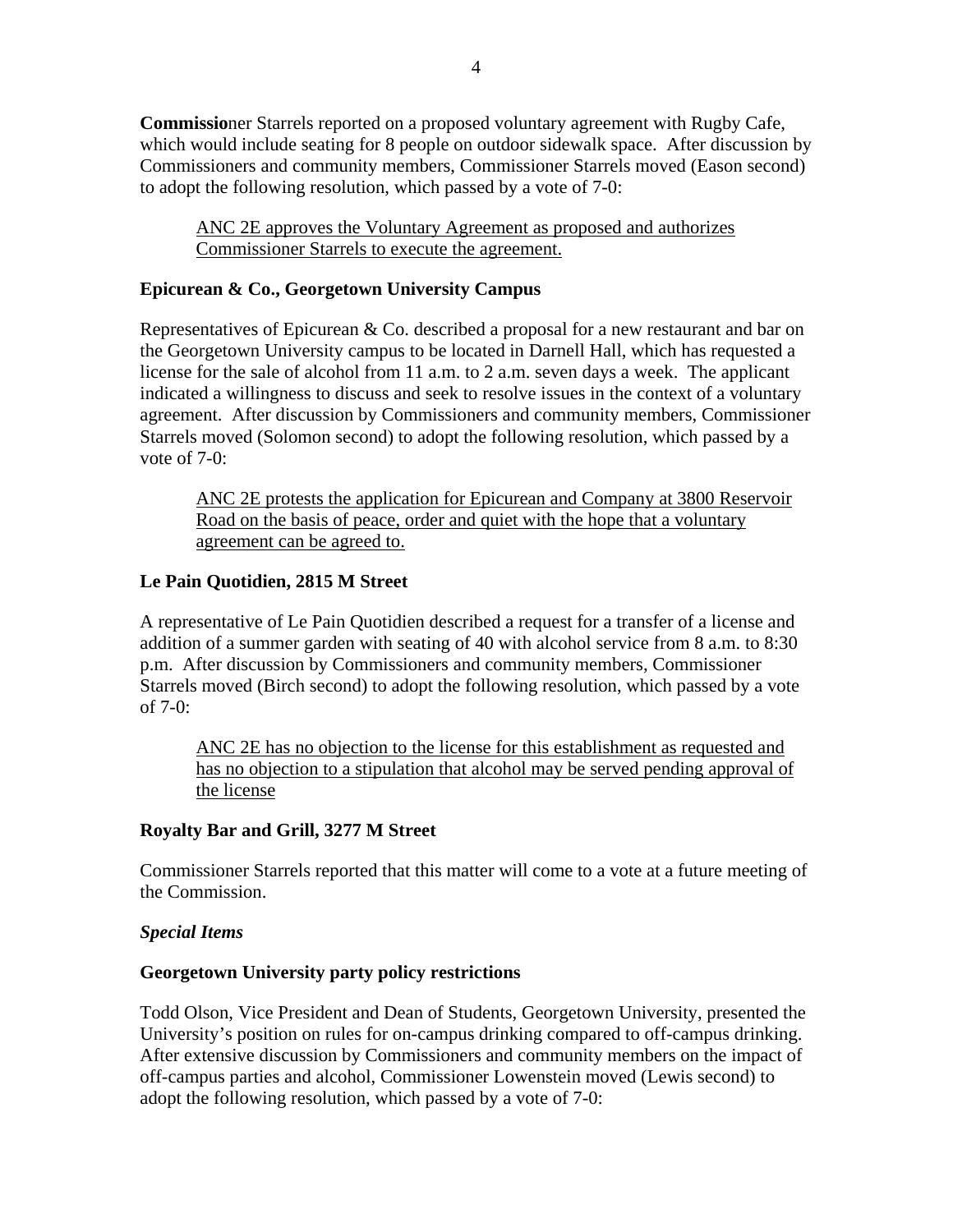ANC2E remains seriously concerned about the new Georgetown University party and alcohol policies. These policies have unintentionally resulted in encouraging more parties to be held off-campus. Both for student safety and neighborhood peace and quiet, on-campus activities are always preferable to off-campus partying in our view. We note with great concern the adverse effects of offcampus partying on the Georgetown and Burleith neighborhoods, and believe that recent actions by the University have exacerbated the situation. We once again urge that the University not adopt policies or regulations which encourage offcampus parties, and that administrators keep in mind the concerns of the community as they continue to evaluate these policies.

## **Georgetown University Run for Rigby**

Representatives of the Georgetown University Run for Rigby requested the Commission's endorsement of its contemplated event in Georgetown on April 19, 2008. The run will take place mostly on the University campus. After discussion by Commissioners and community members, Commissioner Lowenstein moved (Starrels second) to adopt the following resolution, which passed by a vote of 7-0:

ANC2E supports the plan for the 4th annual Run for Rigby for April 19th, 2008 provided an acceptable route can be arranged. We commend the Run for Rigby group for their work to improve the safety of housing in Georgetown and Burleith through education and community awareness, and believe this event is an important element of their ongoing efforts to promote fire safety in our community. Further, we congratulate Run for Rigby on its successes of last year, and hope that this event will continue for years to come.

### **Request for financial support by the District of Columbia Government of the Blue Bus**

**Commissioner Starrels** reported that the Blue Bus, sponsored by the Georgetown BID and running through Georgetown between the Rosslyn Metro Station and the Dupont Circle Metro Station, is a highly popular route which, like most public transit, needs funding in addition to fare revenues to cover operating expenses. After discussion by Commissioners and community members, Commissioner Starrels moved (Solomon second) to adopt the following resolution, which passed by a vote of 6-0 (Lowenstein not present):

Whereas the Georgetown Metro Connection, otherwise known as the Blue Bus, was formed in 1999 under the leadership of the Georgetown BID, under the wing of Ginger Latham and the BID Transportation Committee;

Whereas the Blue Bus currently serves 400,000 riders on the Rosslyn-Dupont route;

Whereas without the extra funding from the District of Columbia government the Georgetown Metro Connection would not be able to serve the 400,000 riders; and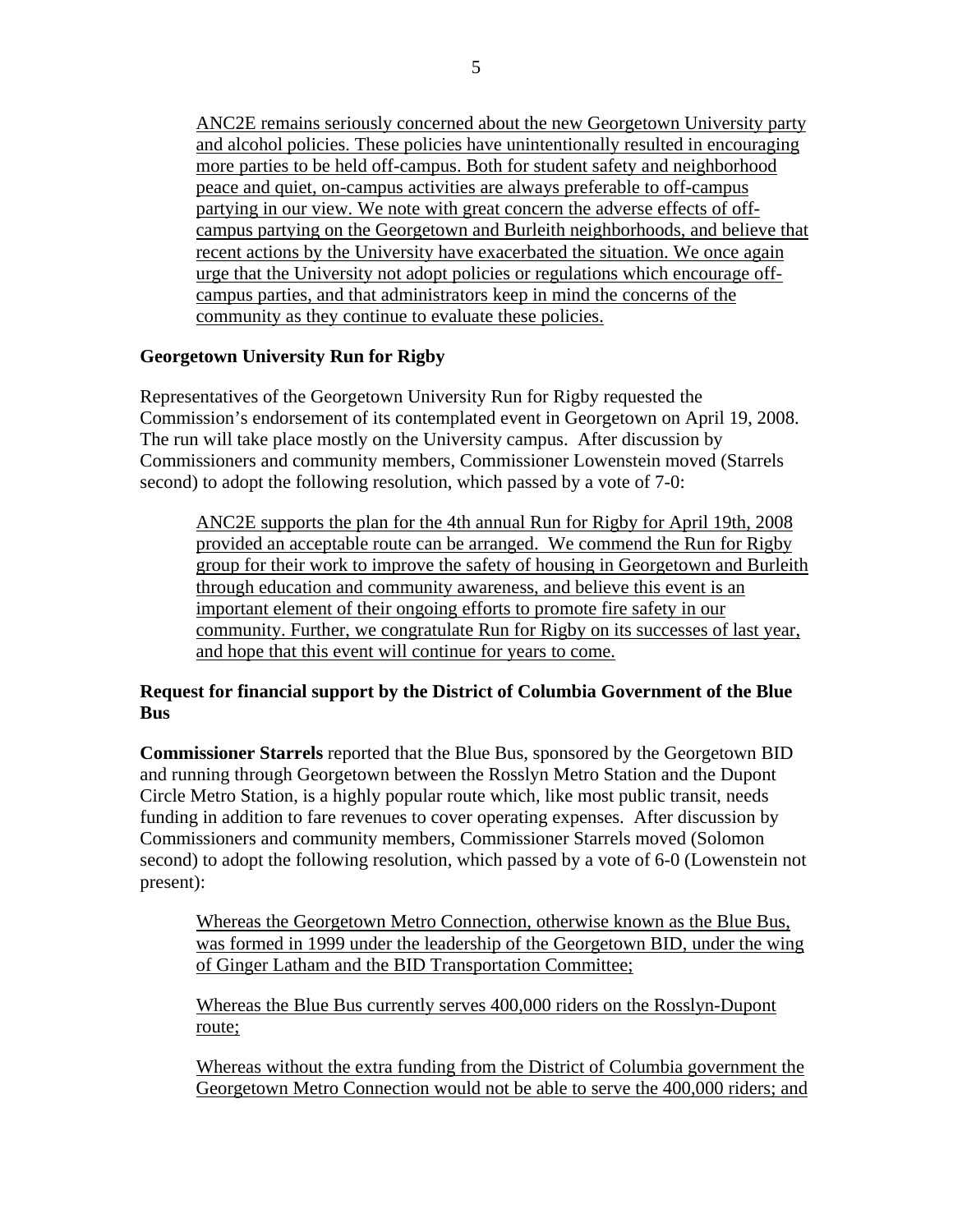Whereas the Blue Bus serves residents, visitors and persons who are employed in the Georgetown retail restaurant and hotel industry generating revenue for the District of Columbia as a whole;

Therefore ANC 2E requests that with the help of Councilmember Jack Evans, the District of Columbia government help fund the Georgetown Metro Connection through October 2008 in order to enable the bus line to remain active and to enable the 400,000 annual riders to have uninterrupted service.

### **Sidewalk brick replacement and asphalt patching in ANC 2E**

Commissioner Lewis reported that a number of Georgetown residents have expressed concerns that when construction work takes place under Georgetown's brick sidewalks, asphalt patches are left in place for long periods of time and the original bricks are rarely restored in a timely manner. Karyn LeBlanc from the District of Columbia Department of Transportation discussed this issue with the community and committed to step up enforcement of DDOT's rules on brick replacement, which require bricks to be replaced within 45 days after construction. After discussion by Commissioners and community members, Commissioner Lewis moved (Starrels second) to adopt the following resolution, which passed by a vote of 7-0:

ANC 2E is concerned that utilities, contractors, and in some cases District of Columbia work crews are often removing bricks from Georgetown sidewalks to perform work under the sidewalks, but then are not replacing the bricks in a timely or appropriate way. ANC 2E urges the District of Columbia government to put in place systems and rules that provide for the original bricks to be reinstalled at or shortly after completion of work under the sidewalks, with safeguards to assure that bricks are stored securely during work and that original or matching bricks are used to complete the job.

## *Zoning and Planning*

**Consent Calendar:**Commissioner Solomon moved (Lowenstein second) to adopt the following resolution, which passed by a vote of 6-0 (Starrels not present):

The following items are considered to be on ANC 2E's Consent Calendar and will be sent to the Old Georgetown Board and other agencies without objection:

 $1314\ 28^{\text{th}}$  Street, rear porch additions (OGB 07-214)

3422 N Street, rear addition at  $2^{\text{nd}}$  floor level (OGB 07-260)

3336 M Street, L'eclat de Verre, signage and banner (OGB 07-269)

3340 Cady's Alley, Pedini, banner (OGB 07-259)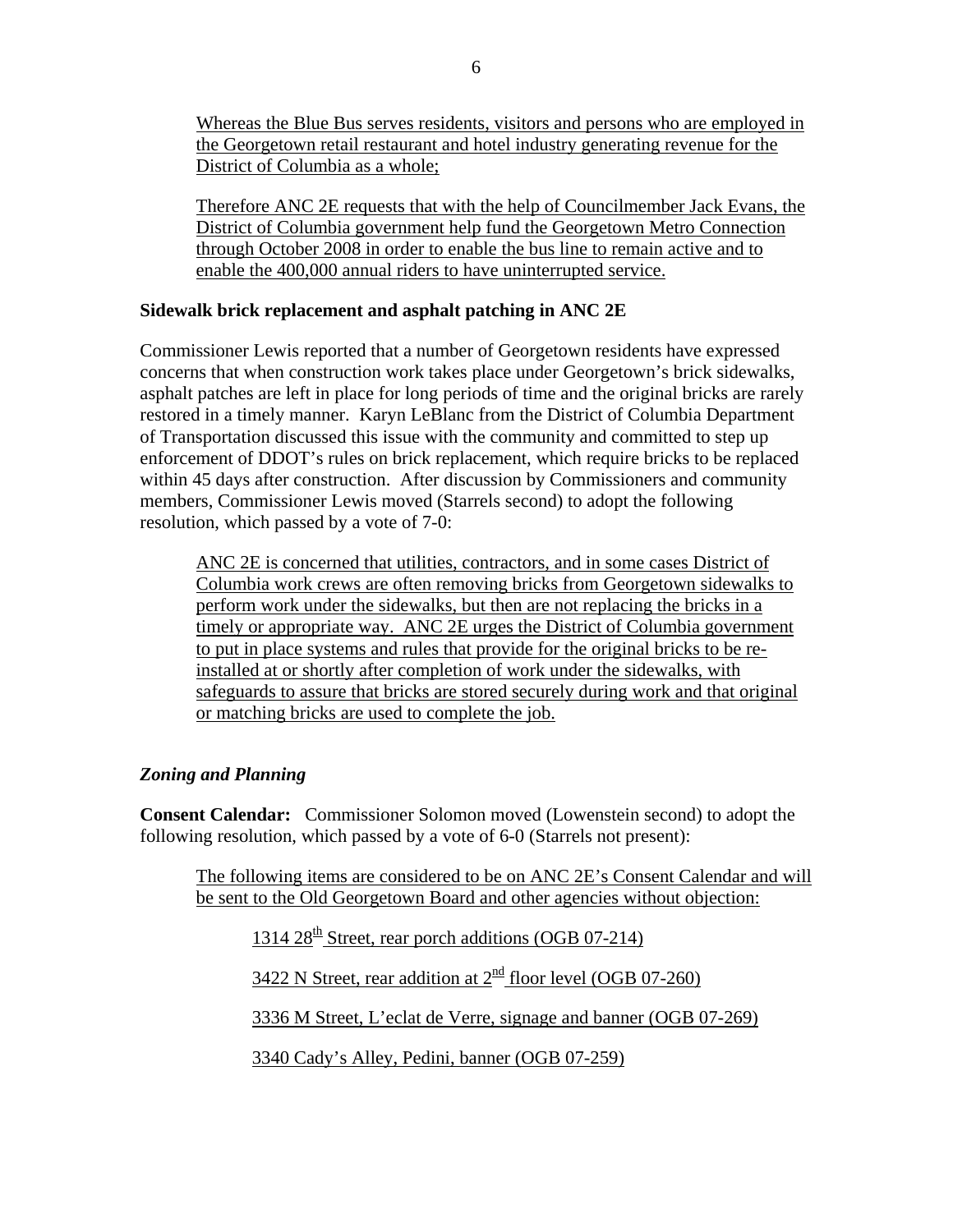$1617 29<sup>th</sup>$  Street, landscape, fence, retaining wall, steps, fountain, terrace, hot tub, relocation of condensers (OGB 270)

2715 P Street, one-story addition and a rear addition at the  $3<sup>rd</sup>$  floor (OGB 07-239)

**Georgetown University (Zoning Commission, Case No. 07-23):** Continuing a discussion begun at the September 4 Commission meeting, Georgetown University representatives responded to questions about the University's application for zoning special exceptions relating to the construction of a new Science Center and a new Athletic Training Facility, modifications to the approved Multi-Sports facility, and approval of an amendment to an approved campus plan to accommodate the Athletic Training Facility; plus a special exception application relating to the rooftop structure on the Science Center and a variance application for the rooftop structure on the Science Center to exceed the height limit of roof structures.

*GU Science Center:* After discussion by Commissioners and community members, Commissioner Lowenstein moved (Lewis second) to adopt the following resolution, which passed by a vote of 6-1 (Eason dissenting):

> ANC2E has no objection to the proposed height variance and setback exception for the Georgetown University Science Center, given the unusual circumstances of the application.

First, the Science Center cannot be seen from anywhere other than University property. This makes the proposed height variance and setback exception for a nonconforming penthouse on the Science Center very unusual, in that the visual impact will be exclusively on the applicant's property.

Second, Georgetown University's goal of achieving LEED Silver certification for the Science Center is meritorious.

Given these highly unusual circumstances, ANC2E has no objection if the Zoning Commission applies its normally stringent standards for a penthouse variance less rigorously in this case, and approves the variance and exception. ANC2E wishes to emphasize, however, that such a decision should not become precedent for normal cases where an applicant's property can be seen from public or other privately held properties.

*GU Multi-Sport Facility and Athletic Training Facility:*After discussion by Commissioners and community members, Commissioner Lowenstein moved (Starrels second) to adopt the following resolution, which passed by a vote of 7-0:

ANC2E has no objection to approval of Georgetown University's Multi-Sport Facility and Athletic Training Facility, provided the University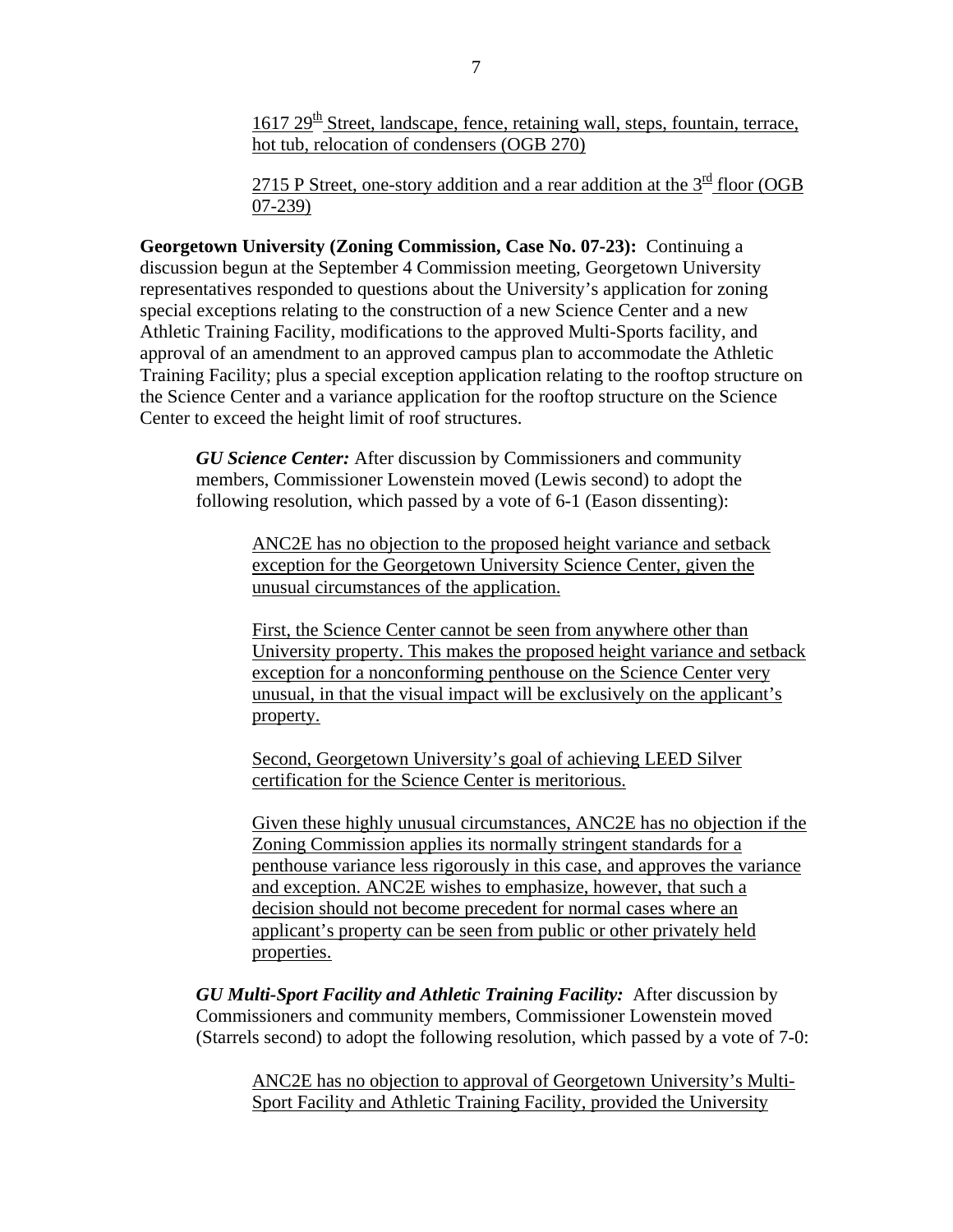agrees that these facilities will not be used for revenue-generating, non-University-related events. The Commission understands that the University agrees with this limitation.

*ANC 2E Representation in Z.C. Case No. 07-23:*After discussion by Commissioners and community members, Commissioner Lowenstein moved (Lewis second) to adopt the following resolution, which passed by a vote of 7-0:

ANC2E designates Commissioners Ed Solomon, Ron Lewis, Bill Skelsey, Jenna Lowenstein, Bill Starrels, Tom Birch, and Charles Eason Jr., or any one or more of them, to represent ANC 2E with respect to Z.C. Case No. 07-23.

**3413 Dent Place (OGB 07-264):** Plans were presented for a front yard fence and gate. After discussion by Commissioners and community members, Commissioner Lewis moved (Birch second) to adopt the following resolution, which passed by a vote of 6-0 (Starrels not present):

ANC 2E strongly objects to the height and location of the proposed fence, particularly because it juts out beyond the plane of the abutting houses. Fences in Georgetown of this nature are customarily only around three or three and one half feet tall, with a decorative rather than a high-security look and feel.

We also urge the Old Georgetown Board to consider moving the fence back toward the house so that it runs straight across the property without jutting out past the brick front of the neighboring house to the west at 3415 Dent Place.

**1680 Wisconsin Avenue, Long and Foster garages (OGB 07-261):**Plans were presented for roof replacement, new downspouts and light fixtures on a multi-bay garage. After discussion by Commissioners and community members, Commissioner Lewis moved (Birch second) to adopt the following resolution, which passed by a vote of 6-0 (Lowenstein not present):

ANC 2E supports the proposals for the roof, downspouts and lighting for this multi-bay garage. We appreciate the collegial approach by the neighbors and Long and Foster in addressing these issues. At the same time, we agree with the neighbors, whose petition we attach, in urging that OGB include a requirement that doors be re-installed on the garage bays. This would be in keeping with the original appearance of the garage and much more consistent with the residential look of this location.

**1626-32 Wisconsin Avenue (OGB 07-186):**Plans were presented for new construction of apartments facing 33rd Street. After discussion by Commissioners and community members, Commissioner Lewis moved (Eason second) to adopt the following resolution, which passed by a vote of 6-0 (Lowenstein not present):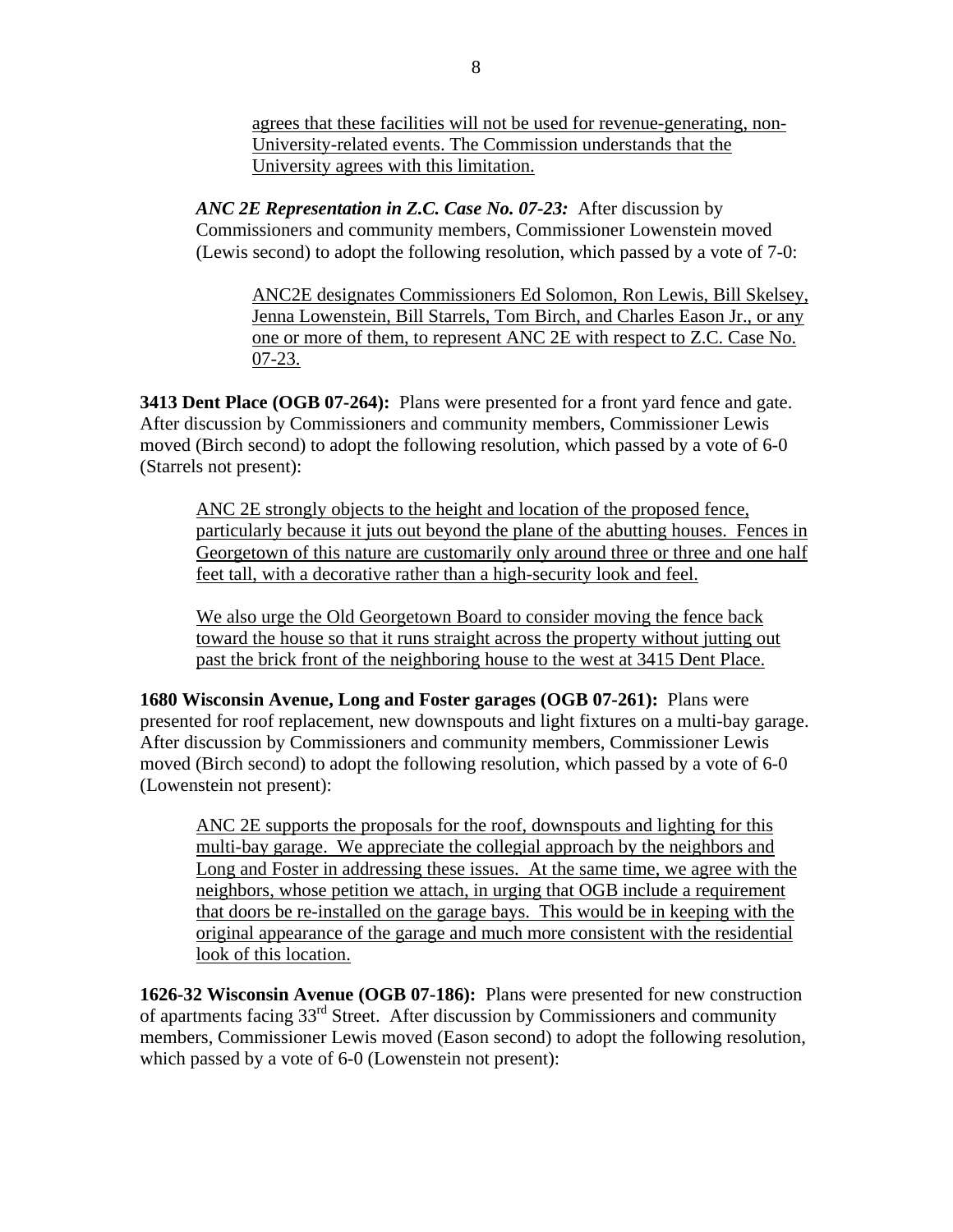ANC 2E appreciates the ongoing dialog on this property between the neighbors on  $33^{\text{rd}}$  Street, which the proposed building would face, and the applicant, and we encourage continuation of that dialog. We also support residential rather than commercial development at this site. We urge further progress toward the development of a project which is compatible in massing and scale with the street. We are also concerned about the proposed color of the brick and urge a better match with a customary Georgetown brick color.

**3251 Prospect Street, Café Milano (OGB 07-202):**Plans were presented for a roof deck over a one-story front addition. After discussion by Commissioners and community members, Commissioner Starrels moved (Birch second) to adopt the following resolution, which passed by a vote of 6-0 (Lowenstein not present):

ANC 2E has concerns about the proposed deck and its implications to the appearance of the street, as well as the implications for the building as a whole, including the condominiums in the upper stories. We are concerned about the visual and functional impact of rooftop occupation of this space and the possible precedent in constructing a type of regularly used space not typically seen in historic Georgetown.

**1046-1054 Potomac Street and 1025-1029 33rd Street, Caton's Walk (OGB 07-098):** Plans were presented for alterations, a rear addition, and rooftop additions. After discussion by Commissioners and community members, Commissioner Starrels moved (Solomon second) to adopt the following resolution, which passed by a vote of 5-0 (Eason and Lowenstein not present):

ANC 2E appreciates the latest concept and has no objections as presented.

**3050 K Street, Starbucks (OGB 07-257):**Plans were presented for signage and storefront replacement. After discussion by Commissioners and community members, Commissioner Starrels moved (Birch second) to adopt the following resolution, which passed by a vote of 6-0 (Lowenstein not present):

ANC 2E is concerned that Starbucks put up the signage without going through the usual process. We have no objection to the three projecting signs already installed and no objection to the un-illuminated sign. However, we strenuously object to the two illuminated signs and we hope the Old Georgetown Board will reject them.

**3301 M Street, Starbucks (OGB 07-271):**Plans were presented for signage and an awning. After discussion by Commissioners and community members, Commissioner Starrels moved (Solomon second) to adopt the following resolution, which passed by a vote of 6-0 (Lowenstein not present):

ANC 2E believes there is excessive signage in the proposal. We recommend one sign on each side of the building and the Starbucks' logo on one central part of the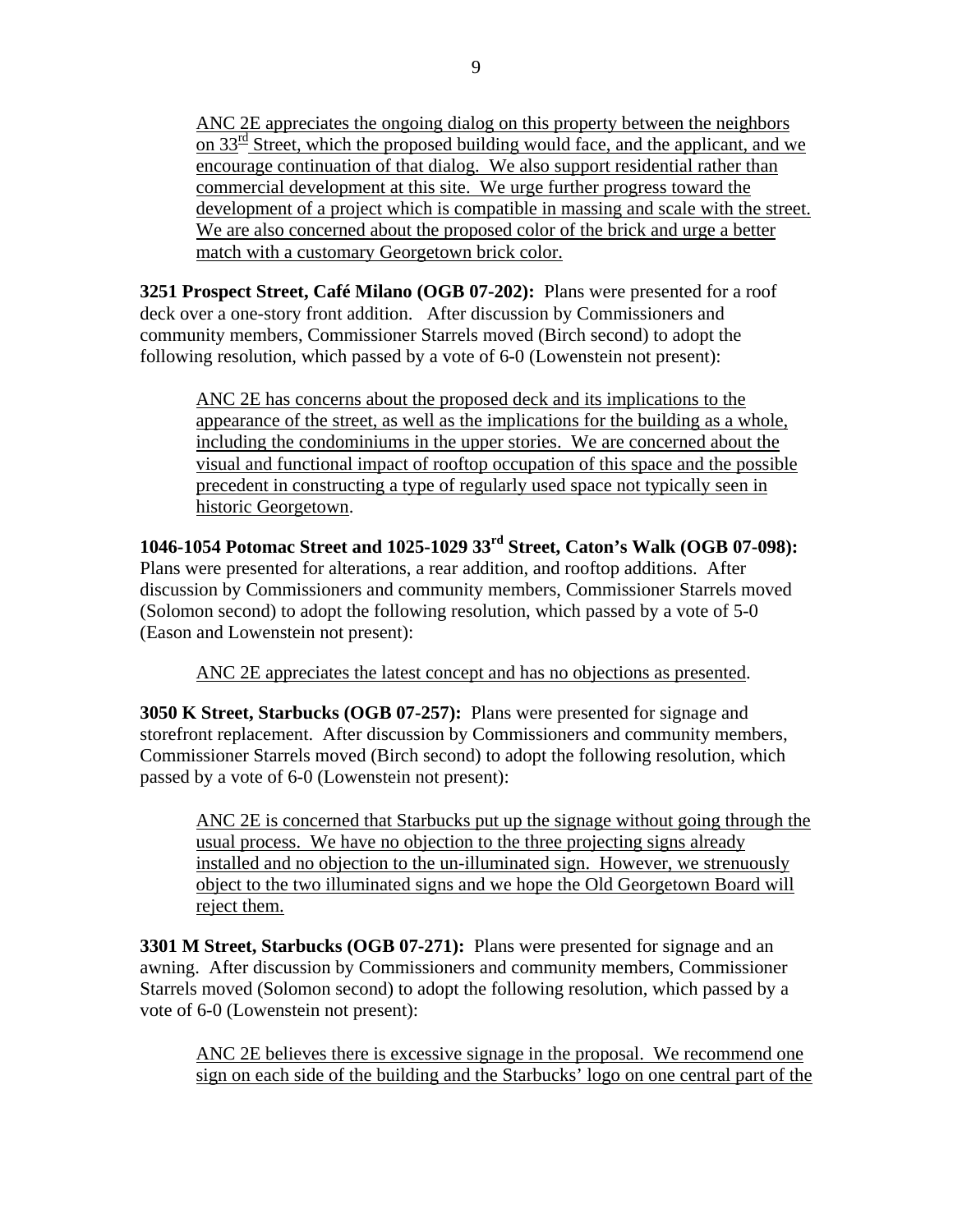awnings, not on all three of the awning sections. We have strong opposition to the proposed illuminated sign.

**3342 M Street, Bo Concept (OGB 07-272):**Plans were presented for signage projecting on front and alley, and a roof deck. After discussion by Commissioners and community members, Commissioner Starrels moved (Birch second) to adopt the following resolution, which passed by a vote of 5-0 (Lowenstein and Skelsey not present):

ANC 2E supports the Bo Concept proposed lettering from the M Street side, recognizing that two of the letters will be 15 inches. ANC 2E has no objection to the LCD lighting on the M Street side. We object to the proposed blade sign on M Street, but do not object to a blade sign on Cady's Alley. We urge the Old Georgetown Board to examine existing signage in the windows to determine if it is excessive.

**3030 O Street (OGB 07-268):**Plans were presented for the addition of enclosed roof access and roof deck. After discussion by Commissioners and community members, Commissioner Birch moved (Solomon second) to adopt the following resolution, which passed by a vote of 6-0 (Lowenstein not present):

ANC 2E has concerns about the roof deck proposed at 3030 O Street insofar as the activity on the roof deck might be visible from public space, which we would find unacceptable.

**3102 P Street (OGB 07-265):** Plans were presented for a stone fireplace on the rear yard, existing. After discussion by Commissioners and community members, Commissioner Birch moved (Solomon second) to adopt the following resolution, which passed by a vote of 6-0 (Lowenstein not present):

Given the excused absence of the applicant at our meeting, ANC 2E was not able to fully discuss the implications of the fireplace constructed without permits at 3102 P Street. However, we do convey our concerns about the work completed and the imposition on the adjacent property by a chimney rising to a substantial height above the legal limit of the existing seven foot brick wall between the two properties. We question the legality of a chimney constructed on a joint property wall.

**2715 P Street (OGB 07-239):**At the suggestion of Commissioner Eason and with no objection from any commissioner, this item was moved to the consent calendar.

## *At 10:58 p.m., with no further matters on the agenda, Commissioner Solomon moved (Lewis second) to adjourn this public session of ANC 2E. The motion passed unanimously.*

Submitted for the approval of ANC 2E,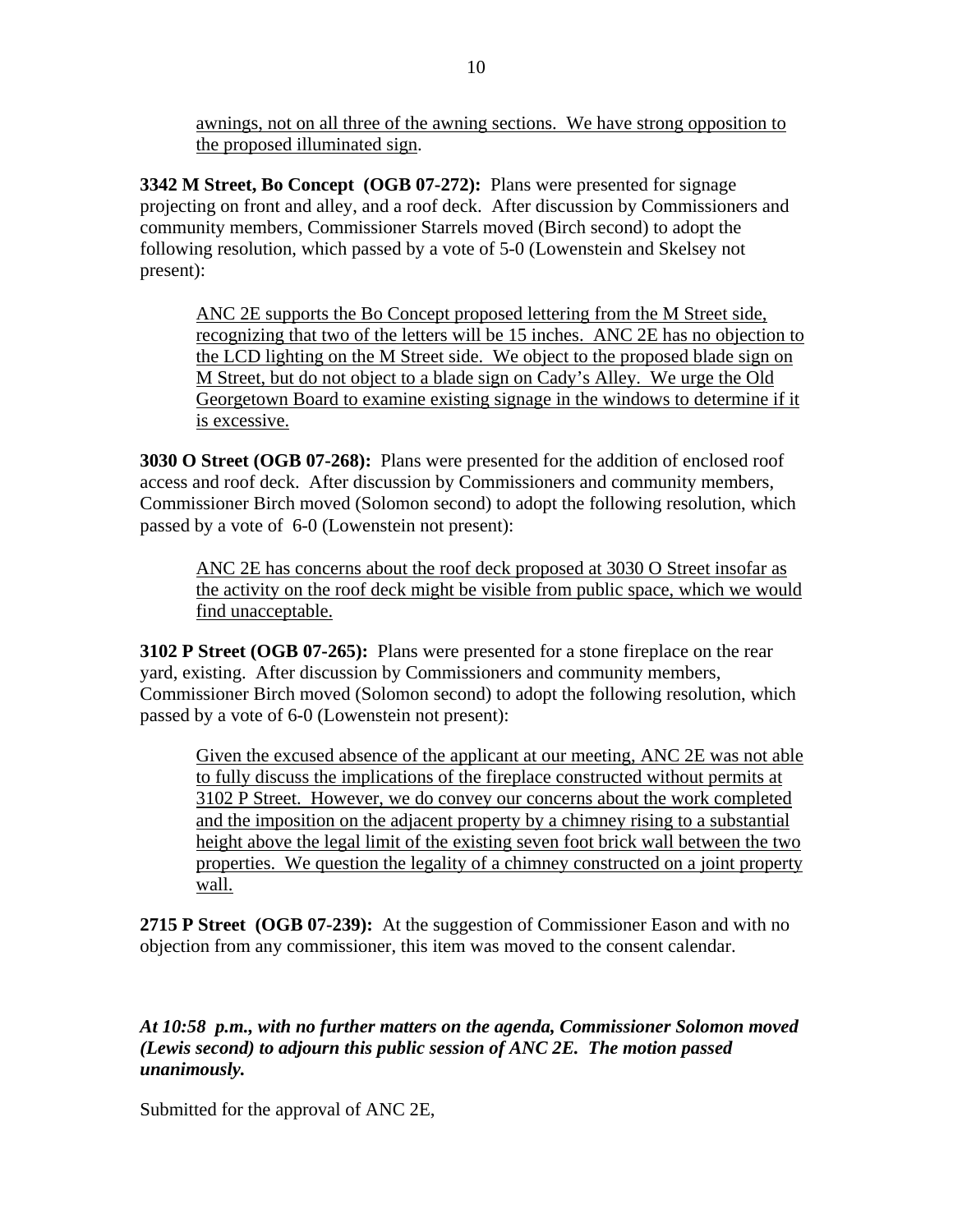Ron Lewis Secretary, ANC 2E

Attachments: Budget for FY 2008

Petition of neighbors re Long and Foster garages (OGB 07-261)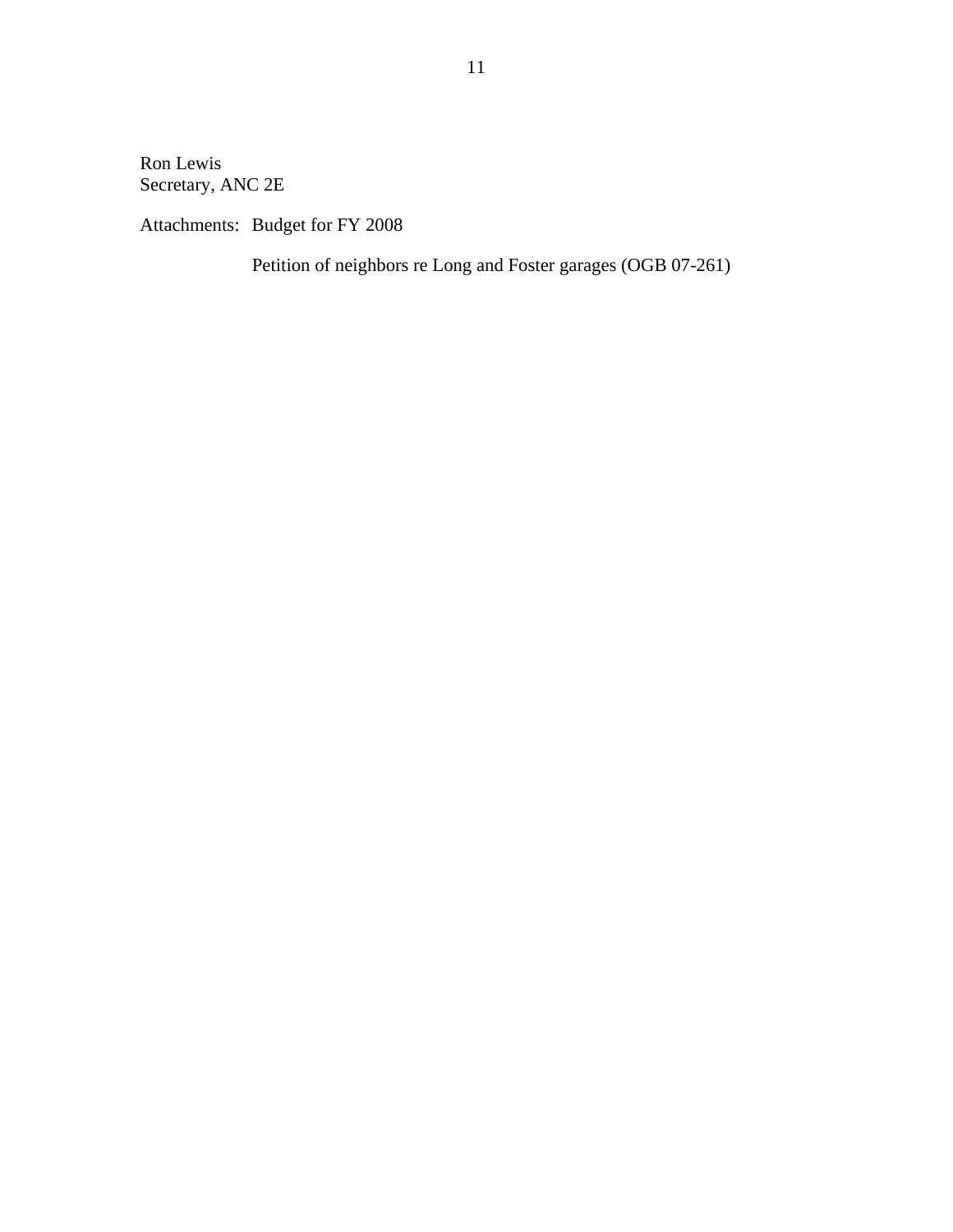| <b>Budget – Fiscal Year 2008</b><br>October 1, 2007 – September 30, 2008<br>Approved by ANC 2E at its October 2, 2007 Meeting |                    |
|-------------------------------------------------------------------------------------------------------------------------------|--------------------|
| REVENUE                                                                                                                       |                    |
| <b>District Allotment</b>                                                                                                     | \$22,381           |
| Interest                                                                                                                      | 100                |
| Miscellaneous                                                                                                                 | $\overline{0}$     |
| <b>TOTAL REVENUE</b>                                                                                                          | \$22,481<br>====== |

**Advisory Neighborhood Commission 2E**